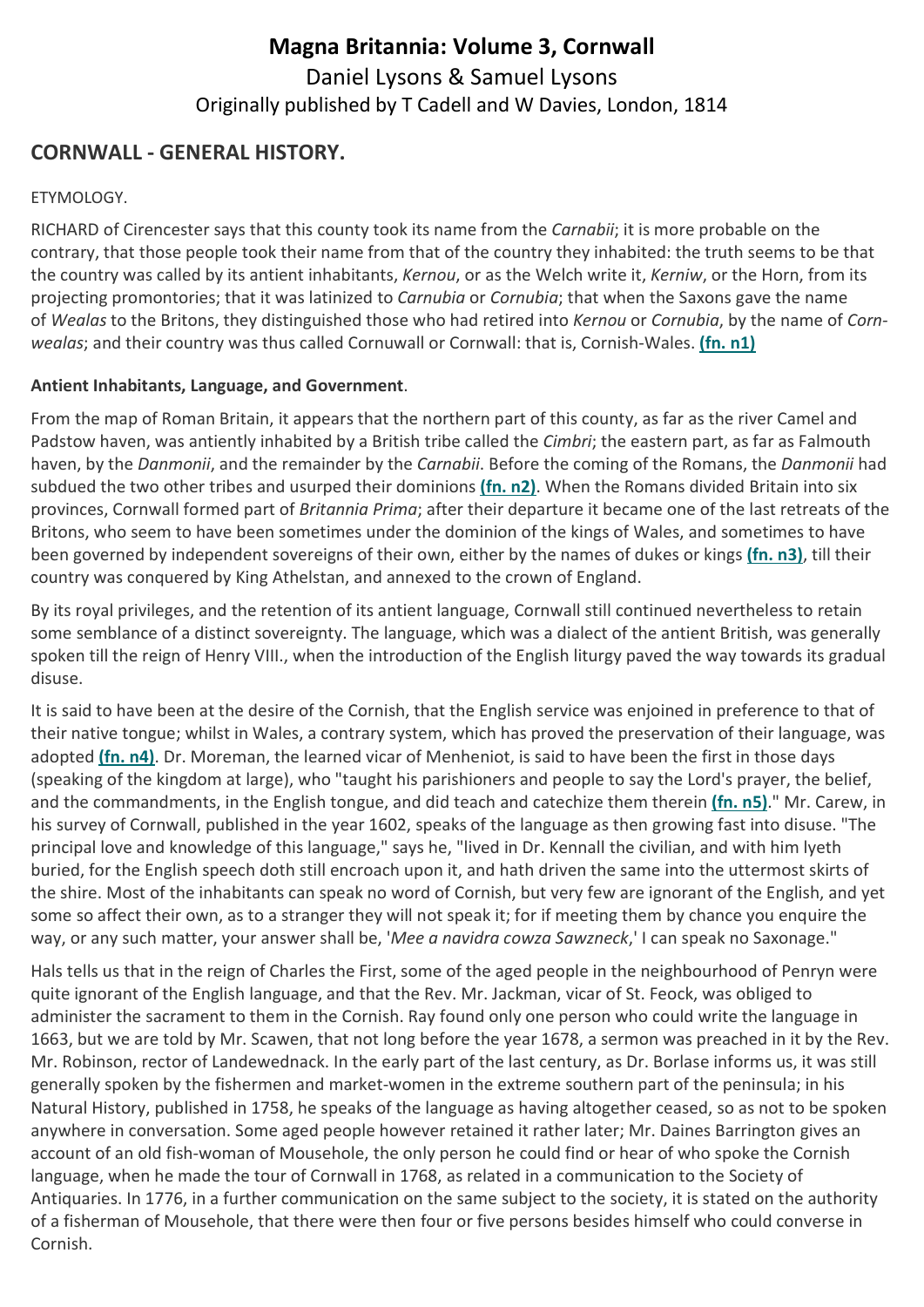Dr. Pryce of Redruth, in his preface to his Archæologia Cornu-Britannica, published in 1790, speaks of a very old man then living at Mousehole, as the only person, to the best of his knowledge, who was capable of holding half an hour's conversation on common subjects in the Cornish tongue. He afterwards says that there were a few other ancient persons who pretended to jabber it, but that they were very illiterate, and their speech very much corrupted, although their pronunciation was generally correct. Mr. Whitaker, in his tour to the Lands-End, in 1799, heard of two persons who even then spoke it, but he had not an opportunity of ascertaining the fact. We find, upon inquiry, that there is no person now who can converse in the language, though some old people are acquainted with many words of it, which they have learned from those of the last generation.

A few MSS. are extant in the Cornish language, the most remarkable of which are some interludes (fn. n6), partly written in the fifteenth century, and a poem called Mount Calvary, all of which were translated by Mr. J. Keigwin. Mr. Edward Lloyd, who made a journey into Cornwall to collect materials for that purpose, in 1700, published a Cornish grammar, in 1707. Dr. Borlase gives some Cornish proverbs in his Natural History; and at the end of his Antiquities of Cornwall has printed a Cornish Vocabulary. Dr. Pryce of Redruth, in 1790, published Archæologia Cornu-Britannica, or an attempt to preserve the ancient Cornish language, comprising a Cornish grammar, a copious vocabulary, lists of Cornish names of places with their etymology, the Lord's prayer, creed, and commandments in Cornish, colloquies, a Cornish song, &c. &c.

It seems most probable, that the Dukes and Earls of Cornwall continued to possess that shadow of sovereignty which they were allowed to retain immediately after the conquest of the county by Athelstan. Carew speaks of it as an entire state by the name of a kingdom, principality, duchy or earldom. We are told that the Earls of Cornwall were always privileged with "royal jurisdiction and crown rights, giving of liberty to send burgesses to parliament, and appointing a sheriff, admiral, and other officers (fn. n7) " before the creation of the duchy, which took place in the year 1337, when Edward the Black Prince was created Duke of Cornwall, and the duchy settled by act of parliament on the eldest son of the King of England. Large revenues were annexed to the duchy (fn. n8), and the immediate government of the county vested in the Duke, who has his Chancellor, Attorney, and Solicitorgeneral, and other officers, his court of Exchequer, with the appointment of sheriffs, &c. &c.

The important concerns of the mining trade (which will be spoken of more at large hereafter) are under a separate jurisdiction, at the head of which is the Lord Warden of the Stannaries (fn. n9) and under him the Vice-Warden, the final appeal being to the Duke and his council. The ancient privilege of the miners to be exempt from all other jurisdiction than that of the Stannary courts, (except in such cases as should affect land, life, or limb,) was confirmed by King Edward III. (fn. n10) The Vice-Warden's court, held generally once a month, is a court of Equity for all matters relating to the tin mines and trade, from which no writ of error lies to the courts at Westminster, but there is an appeal to the Lord Warden, and from him to the Duke and his council, or, during a vacancy of the duchy, to the King and his council. Issues are frequently directed by the Vice-Warden to be tried in the Stannary courts which are held at the end of every three weeks (except in the Stannary of Foy More in which there is scarcely any business for the court), before the steward of each Stannary, and a jury for trying all civil actions arising within the Stannaries in which either the plaintiff or defendant is a privileged tinner. Appeals may be made from this court to the Vice-Warden, and from him as in the other cases. (fn. n11)

King Henry VII., when he confirmed their ancient privileges, granted, that no new laws affecting the miners should be enacted by the Duke and his council without the consent of twenty-four persons called Stannators, chosen six out of each of the four Stannaries or mining districts (fn. n12). The meeting of these Stannators, who are some of the principal gentlemen of property in the mining districts, is called a Stannary parliament, and, on their assembling, they choose a speaker. These parliaments have been convened occasionally by the Lord Warden, as the circumstances of the times have called for new laws, or a revision of the old. The last Stannary parliament was held at Truro in 1752, and continued, by adjournments, to the 11th September 1753.

The Stannary laws of Cornwall were published in an octavo volume in the reign of Queen Anne, and again in folio with the laws and customs of the Stannaries of Devon, by Thomas Pearce, in 1725 and 1750. The Stannary prison is at Lostwithiel: at the same town were kept the ancient records of the Stannaries which were burnt in the civil war.

The assizes for the county were invariably held at Launceston from an early period, till the time of Richard, King of the Romans, who, having built a palace at Lostwithiel, transferred the assizes thither; but on a petition from the men of Launceston, he consented, on the payment of a fine, that they should be held as had been accustomed; and it so continued (except during the ravages of the plague, when the assizes were held at Saltash), till the reign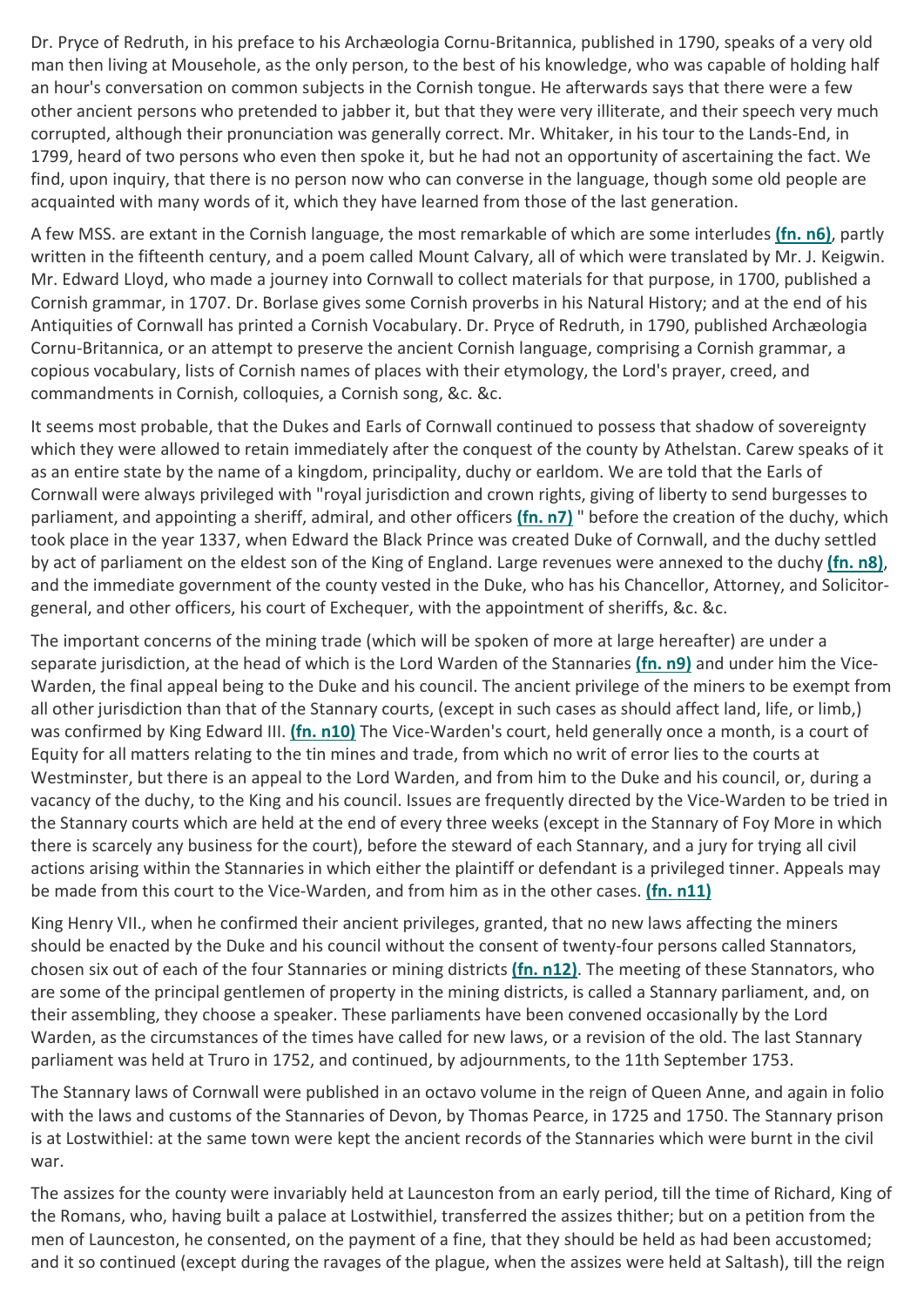of George I. In the year 1715, an act of parliament was passed, by which it was enacted, that after the 20th of May 1716, the assizes should not be confined to the town of Launceston. In consequence of this act, they were held alternately at Launceston and Bodmin, till the year 1727, after which they were held solely at Launceston as before, till the summer assizes in the year 1738, when the alternate arrangement, which has ever since continued, was again adopted (fn. n13); the spring assizes being held at Launceston, the summer at Bodmin.

The quarter sessions were formerly held at Bodmin and Truro, the sessions beginning always at Bodmin on the Tuesday, and being adjourned to Truro on the Friday. About the year 1580, as we find from Carew's survey, this arrangement was altered, and the whole sessions held at each place alternately; but this having been found liable to inconveniences, before the publication of his work (1602), it had been arranged, that the sessions should, "interchangeably, one quarter begin at Bodmin and end at Truro, and the next begin at Truro and end at Bodmin." The Michaelmas sessions are now held wholly at Bodmin, the Easter sessions at Truro, and the Epiphany and Mid-summer sessions at Lostwithiel. This arrangement has subsisted many years.

The county-gaol was formerly at Launceston, being the old prison within the precincts of the castle. It is described by Dr. Borlase (fn. n14) as a narrow wretched place for human creatures to be confined in, all supposed innocent till convicted; but here, he says, the "innocent and the guilty must be contented to remain till their fate is determined, or a better one is built." This has since been happily accomplished, a commodious and well-arranged county gaol, upon Mr. Howard's system, from a plan of the late Sir John Call, having been erected at Bodmin, under the powers of an act passed in 1778. It was completed in 1780.

### Footnotes

- n1. See Dr. Borlase's Antiquities, p. 325, and Whitaker's Cathedral of Cornwall, I. 14, 15.
- n2. See Whitaker's History of Manchester, 1.94.
- n3. Polwhele's Cornwall, Vol. II. p. 11. in the notes.
- n4. Treatise on the Cornish language, by W. Scawen Esq.
- n5. See Hooker's Synopsis of Devon.
- n6. There are two MSS. of these interludes in the Bodleian library; one on parchment, written in the fifteenth century, the other on paper, written by W. Jordan, in 1611.
- n7. Carew, fo. 79. With respect to the appointment of sheriff, it appears that when the men of Cornwall gave King John the large sum of 2,000 marks, besides 200 marks in lieu of ten palfreys. to have their county disforested, to be exempt from the forest laws, and other privileges; one of these privileges was, that they should have a sheriff from among their own countrymen; that they should present certain of the best men of the county to the King, who should nominate one of them; that if he should misbehave, he would be removed by the King, and another appointed in his room, but that it should be one of their own countrymen, if one should be found fit for the office, otherwise the King should appoint a sheriff from another county, but one who was not ill-affected towards the men of Cornwall, and would be likely to use them well. Madox's History of the Exchequer, p. 279. The sheriff was to be resident. It appears that the 200 marks was a peaceoffering to appease the King's displeasure conceived against the men of Cornwall. See p. 283.
- n8. The original revenues of the duchy of Cornwall, as granted by the charter of Edward III., consisted of the castle, borough, manor and honor of Launceston, with the park, &c. the castle, manor, and park of Trematon, with the town of Saltash; the castle, borough, and manor of Tintagel; the castle, manor, and park of Restormel; the manor of Climesland, with the park of Keribullock; Tybesta, with the bailiwick of Powdershire; Tewington, with its appurtenances; Helston in Kerrier, with its appurtenances; Moresk, with its appurtenances; Tywarnail, with its appurtenances; Penkneth, with its appurtenances; Penlyn, with the park, &c.; Rillaton, with the beadleship of East Wyvelshire; Helston in Trigshire, with the park of Hellesbury, &c.; Liskeard, with the park, &c.; Calstock, with the fishery, &c.; Talskedy, with the appurtenances; the town of Lostwithiel, with the mills, &c.; the profit of ports, with wrecks, &c.; profits of the hundreds and courts; the coinage of tin, and all the Stannary profits, besides certain manors and boroughs in Devonshire. The whole revenue of the duchy, as computed on an average of three years, after the death of the Black Prince, the latter end of his father's reign, amounted to 2,493l. 7s. 3¼d. per annum. Of this, 2,219l. 7s. 9¾d. arose from the Cornish estates, including 1,016l. 1s. 4d. per annum, which was then the profit of the Stannaries. (See the particulars printed from the original at the Tower, at the end of Lord De Dunstanville's edition of Carew's Survey.) Of the above-mentioned antient manors, Tybesta, Helston in Kerrier, Moresk, Tewington, Tywarnail and Calstock, have been sold within the last fourteen years under the powers of the landtax redemption act. In the reign of Henry VIII. the honour of Wallingford was annexed to the duchy, but the King wishing to resume it, settled on the duchy in lieu thereof, the manors of West Anthony, Crofthole, Landreyne, Portloo, and Port-Pigham; Northill, Trelowia, Tregameere, Trelugan, Treverbyn-ourtney, Landulph, Leigh-Durant and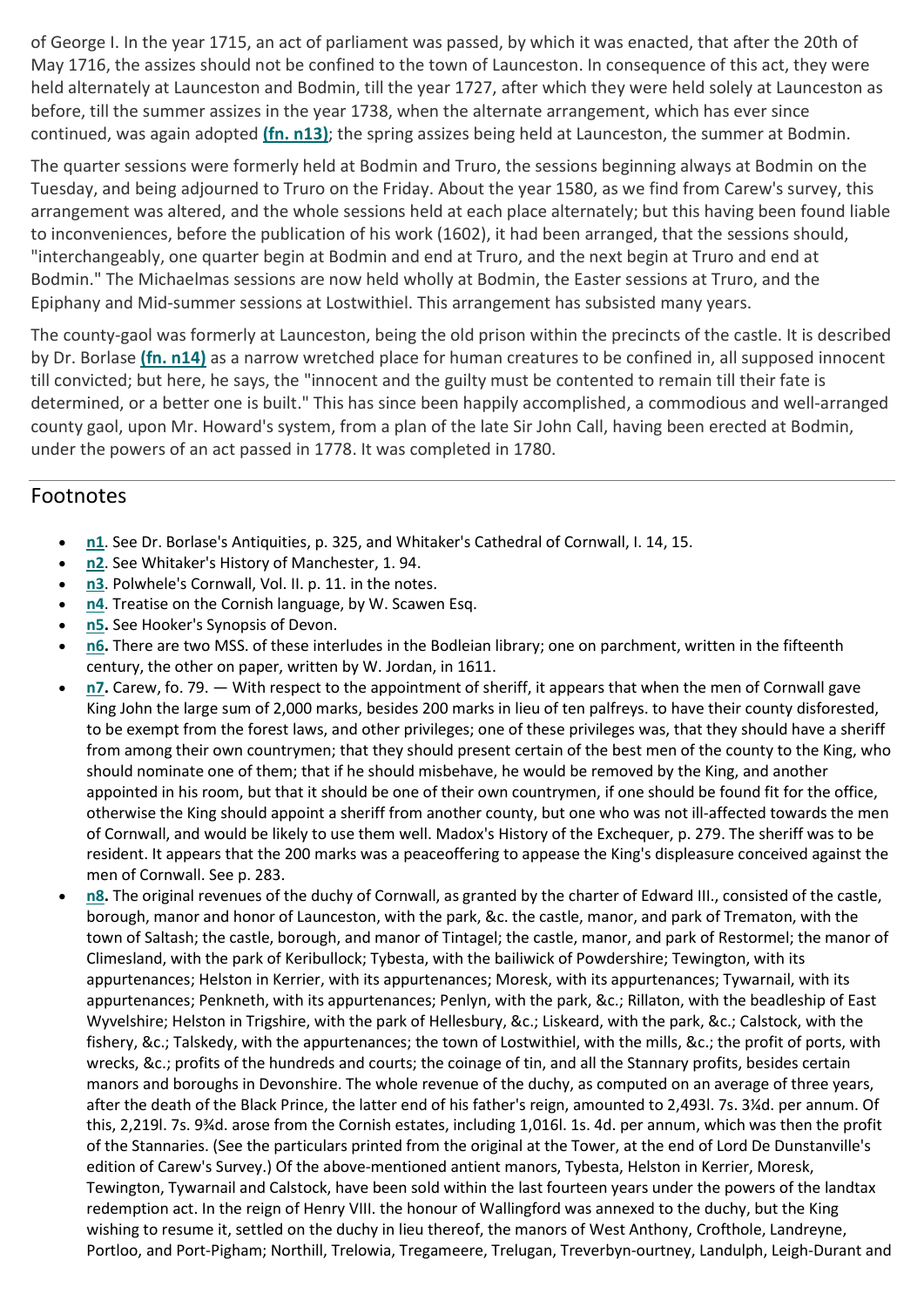Tinten, which had been forfeited by the Marquis of Exeter; the manors of Austell, Fentrigan, Trevenen, Gridiow, Porthea-Prior, and the manor and borough of Fowey with the fishery there, all which had belonged to the priory of Tywardreth; and the manors of Carnedon-Prior, Climsland-Prior, Treworgye, Stratton Sanctuary, Eastway, Boyton, Bucklawren and Bonyalva, and the barton of Bradridge, with the advowsons of Treneglos, Warbstow, Stratton and Davidstow, all of which had belonged to the priory of Launceston. The manors of West-Anthony, Crosthole, Landreyne, Austell and Fowey, have been sold under the powers of the act of the redemption of the land-tax. The clear revenues of the duchy, in the fifteenth year of King Henry VIII., amounted to 10,095l. 11s. 9¼d., of which the issues of manors and boroughs amounted to 624l. 17s. 2¼d., the profits of the coinage of tin in Cornwall and Devon, to 2,771l. 3s. 9¼d.; other profits connected with Cornwall, 204l. 0s. 5d. It appears, that in the 44th year of Queen Elizabeth (1602.), the revenues of the duchy were much diminished, the sum total of the clear revenues being then returned at 4,569l. 12s. 2¼d.; of this, 3,713l. 18s. arose from the county of Cornwall; and of this last mentioned sum the profits of the tin were 2,623l. 9s. 8d.; the profits of manors, 846l. 15s. 7½d.; of boroughs, 93l. 15s. 4½d.; of hundreds, 55l. 3s. 8d.; profits of offices, 74l. 13s. 1½d. (Sir John Dodridge's ancient and modern Account of the Duchy of Cornwall, &c.) The present gross amount of the revenues of the duchy of Cornwall, is 22,000l.; of which, 8,500l. arises from the tin-duty in the county of Cornwall, and 3,500l. from rents of manors, fines, &c. in the same county. The tin-duty, before the war, had been nearly 14,000l. per annum. The tenants of the duchy manors are either free tenants, or conventionary or customary tenants (liberi convencionarii); the former hold their lands as freehold of inheritance, subject only to a chief, or as it is called in Cornwall, a high rent to the lord. The conventionary tenants hold from seven years to seven years, under a small, reserved rent, and suit and service to the courts, and payment of a heriot. The custom of the manor as to descent is, that the widow has an estate for life, and in case of no male heir, the eldest daughter inherits. In former times there were also bond conventionary tenants (nativi convencionarii), the other being called free conventionary tenants; these bond tenants' estates were subject, on the death of the holders, to the payment of all their chattels to the lord: there were tenants also termed bond in blood *(nativi de slipite)*, who held upon like terms, but could not put their sons to school, or marry their daughters, without the lord's consent, and the youngest son inherited the estate. (Extent of the duchy of Cornwall, 11 Ed. III., in the King's remembrancer's office, Exchequer.)

n9. The following is nearly a complete list of the Lord Wardens with their Vice-Wardens, from the reign of Edward VI., chiefly made out by Dr. Borlase:

| Lord Wardens.                                        | Vice-Wardens.             |
|------------------------------------------------------|---------------------------|
| Temp. Edw. VI.-Edward Duke of Somerset               | Sir Thomas Smith.         |
| 1553. - John Earl of Bedford                         | Sir William Godolphin.    |
| 1554. - Edward Lord Hastings of Loughborough         |                           |
| About 1560. - Francis Earl of Bedford                |                           |
| 1584-1603.-Sir Walter Ralegh                         | Wm. Carnsew, Esq.         |
|                                                      | Sir Francis Godolphin.    |
|                                                      | Sir Richard Grenville.    |
| 1603-1629.-William Earl of Pembroke                  | Wm. Coryton, Esq.         |
| 1630. - Philip Earl of Pembroke and Montgomery       | Wm. Coryton, Esq.         |
|                                                      | John Trefusis, Esq.       |
| 1660. - Sir John Grenville (afterwards Earl of Bath) | Sir Richard Prideaux.     |
|                                                      | Wm. Scawen, Esq.          |
|                                                      | Sir John Trelawney, Bart. |
|                                                      | Sir Joseph Tredenham.     |
|                                                      | J. Waddon, Esq.           |